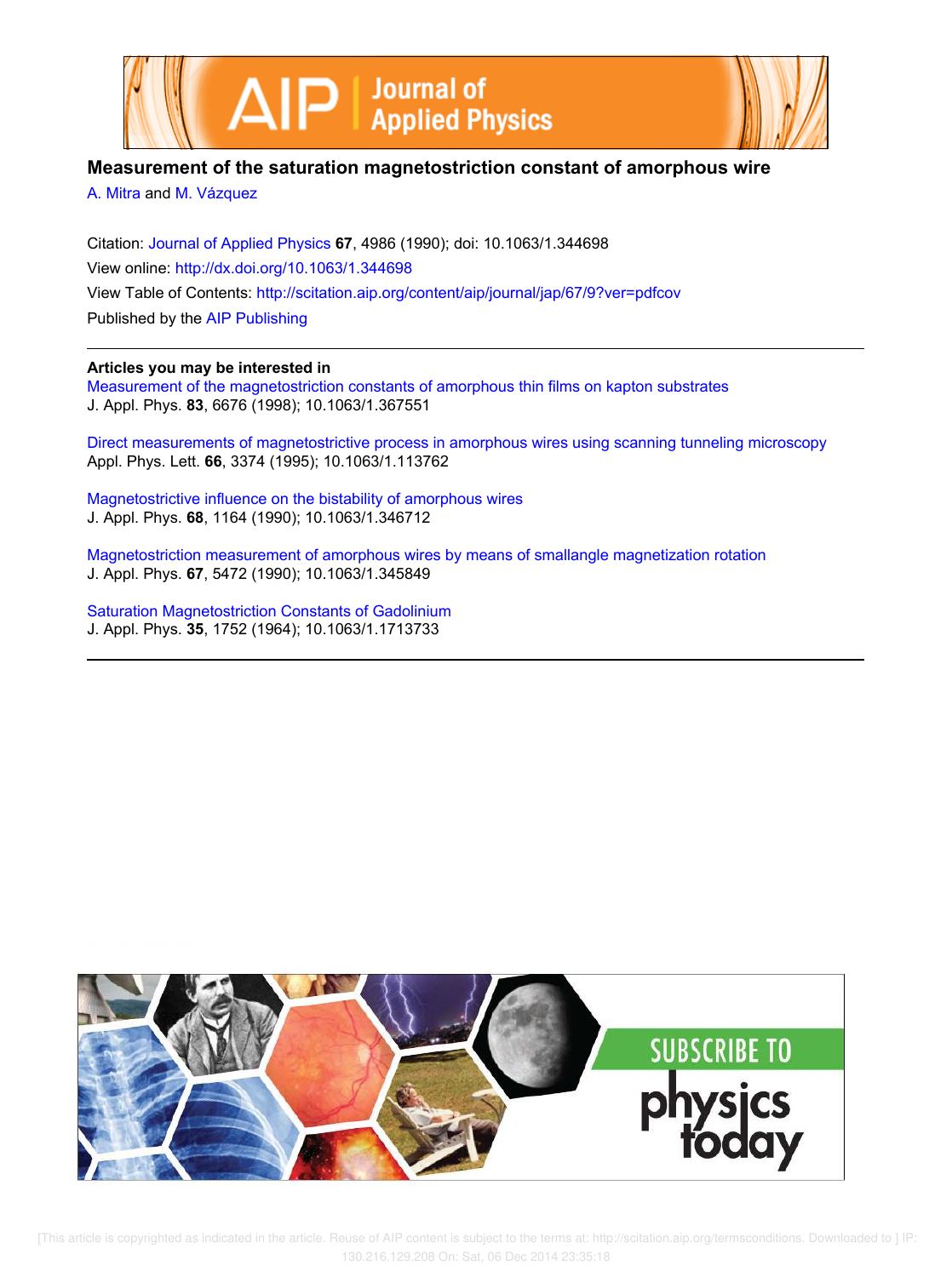# Measurement of the saturation magnetostrlctlon constant of amorphous wire

#### A. Mitra

*lnstituto de Magnetismo Aplicado RENFE-UCM and Departamento de Fisica de Mater/ales, Universidad Complutense, 28040 Madrid, Spain* 

M. Vazquez

*lnstituto de Magnetismo Aplicado RENFE-UCM and Departamento de Fisica de Materiales, Universidad Complutense, 28040 Madrid. Spain and Instituto de Clencias de Materiales rCSlC), Serrano* 144, *28006 Madn"d, Spain* 

Measurement of the magnetostriction constant of amorphous wire by conventional techniques is very difficult because of its small diameter. However, accurate determination of the magnetostriction constant is important in the study of amorphous wires. Here the saturation magnetostriction constant  $(\lambda)$  for a low-magnetostriction amorphous wire of nominal composition (Fe<sub>6.3</sub>Co<sub>92.7</sub>Nb<sub>1</sub>)<sub>77.5</sub>Si<sub>7.5</sub>B<sub>15</sub> has been determined by means of the small-angle magnetization-rotation method.  $\lambda_s$  has been evaluated to be 2.1  $\times$  10<sup>-7</sup> for its as-received state. The dependence of thermal treatment is also reported.

#### I. INTRODUCTION

The anisotropy of the amorphous magnetic alloys is mainly magnetoelastic in origin. As a result, its magnetic properties depend very much on the magnetostriction constant. So the accurate determination of the saturation magnetostriction constant  $(\lambda_s)$  is important to study amorphous ferromagnets. It is very difficult to measure the magnetostriction constant of amorphous wires with straingauge or three-terminal-capacitance methods because of its small diameter (125-50  $\mu$ m). The small-angle magnetization-rotation (SAMR) method is a very useful technique to measure the  $\lambda_s$  of this type of material and is successfully applied in the case of amorphous ribbons.<sup>1</sup> Konno and Mohri<sup>2</sup> argued that this SAMR method is not suitable for amorphous wires because it generates a strong demagnetizing field. In the present work we have studied whether the magnetostriction constant of the wire can be measured by the SAMR method. We have also studied the annealing behavior of the magnetostriction constant of the wire.

#### II. THEORY

The small-angle magnetization rotation is caused by the simultaneous application of a small-amplitude ac drive field,  $H<sub>y</sub>$ , and a high dc bias field,  $H<sub>z</sub>$ , perpendicular and parallel to the axis of the wire, respectively. The de bias field must be high enough to produce magnetization saturation. The induced voltage due to the magnetization rotation, sensed by the coil wound around the sample, is the second harmonic of the applied ae drive field and is given by

$$
V_{2f}^{2} = \text{const} \times H_{\nu}^{\text{max}} / (H_{z} + H_{k} + H_{s}). \tag{1}
$$

Here,  $H_k = 3\lambda_s \sigma / \mu_0 M_s$  is the stress-induced anisotropy, where  $\lambda_s$  is the saturation magnetostriction constant,  $M_s$  is the saturation magnetization, and  $\sigma$  is the stress applied to the sample.  $H<sub>s</sub>$  is the shape-induced anisotropy. Under a change of applied stress, the modification of the anisotropy field results in a change of the pickup voltage  $V_{2f}$  which can be compensated by a convenient modification of the bias

field  $H_z$ . This change of bias field to keep  $V_{2f}$  constant is a direct measure of the stress-induced anisotropy field  $H_k$ , due to applied stress. Measuring  $H_k$  at different values of stress, one can estimate the saturation magnetostriction constant using the relation

$$
\lambda_s = (\mu_0 M_s / 3) (\Delta H_k / \Delta \sigma). \tag{2}
$$

#### III. EXPERIMENT

The sample used in the present work is  $(Fe_{6,3}Co_{92,7}Nb_1)_{77,5}Si_{7,5}B_{15}$ , which was supposed to exhibit a low  $\lambda_s$  value. Its length and diameter are 10 cm and 125  $\mu$ m, respectively; the sample was obtained by use of the inwater quenching technique.<sup>3</sup> A dc bias field is applied in the longitudinal direction and a perpendicular ac drive field has been generated by passing a current through the wire, which produces a field of less than 1 Oe at the surface. The pickup voltage is measured by a lock-in amplifier (PAR-5209).

#### IV. RESULTS AND DISCUSSION

The basic assumptions of the SAMR method are (i) the sample must be in a saturation-magnetization state, and (ii) the magnetoelastic anisotropy ( $\mathcal{H}, \sigma$ ) has to be the same everywhere within the sample. In Fig. 1 the induced pickup voltage ( $V_{2f}$ ) is plotted as a function of applied stress with the applied field as a parameter. Figure 2 shows  $1/\sqrt{V_{2f}}$  plotted against the bias field for different applied stress, keeping the transverse field constant. The behavior agrees well with Eq. (1) only at high bias field. The dc bias field beyond which the SAMR method is suitable is determined by the values  $V_{2f}H_2^2$ .<sup>4</sup> The applied dc bias field should be high enough so that  $V_{2f}H_{z}^{2}$  is constant. In Fig. 3 we have plotted  $V_{2f}H_2^2$  against  $H_z$ , and the inset of Fig. 3 shows the  $M$ - $H_z$ curve. It is seen from Fig. 3 that the bias field for the (Fe-CoNb) SiB wire must be higher than 3 Oe to be sure one is in the saturation region. The de bias-field dependence of  $1/\sqrt{V_{2f}}$  is shown in Fig. 4 for different transverse drive fields.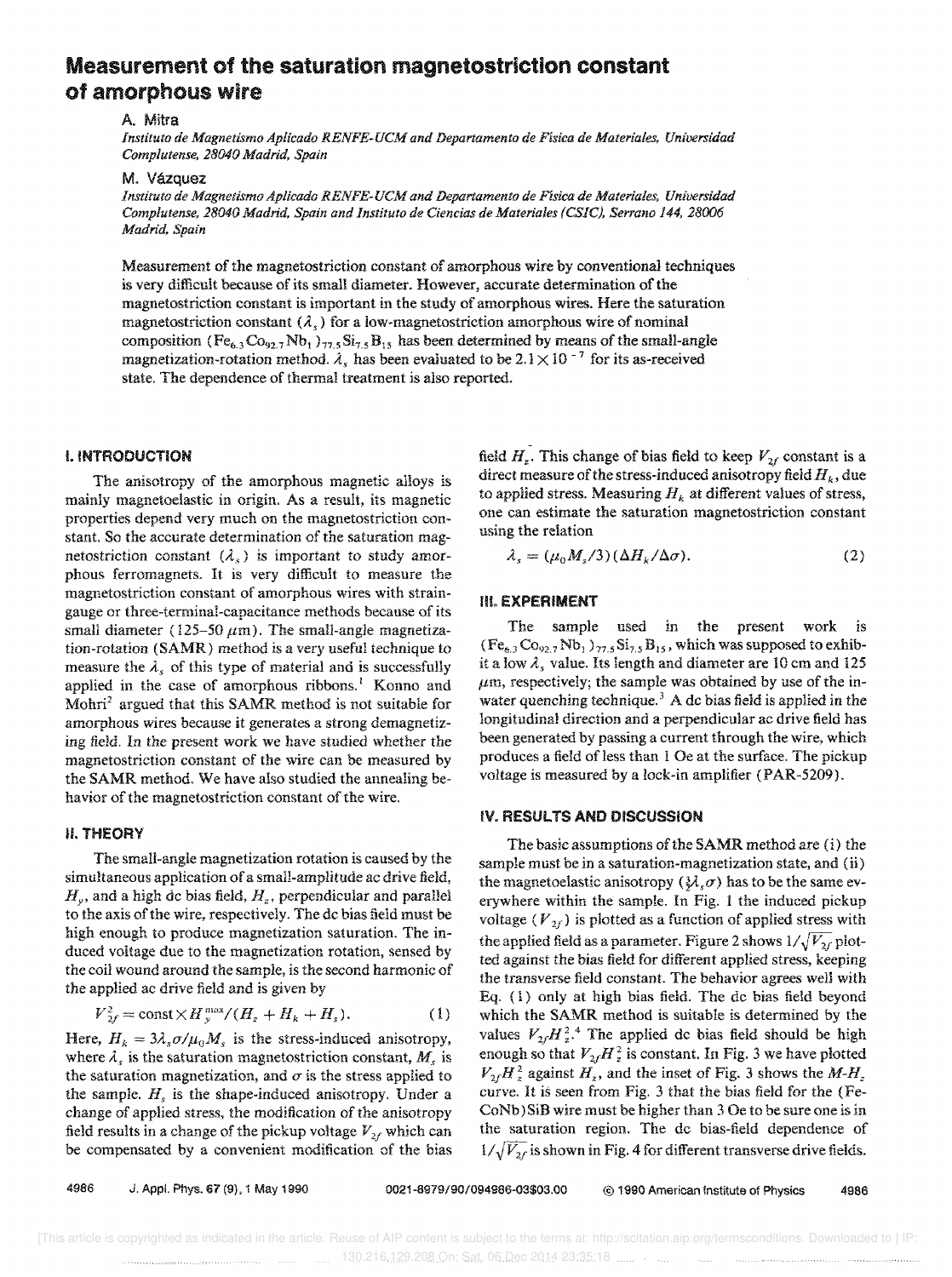

FIG. 1. Induced pickup voltage  $(V_{2f})$  plotted against stress  $(\sigma)$  at different bias fields: (O) 2.1, ( $\sqrt{$ ) 3.5, (<sup>8</sup>) 7.0, and ( $\times$ ) 10.5 Oe.

As seen from Eq. (1), the extrapolated values cross each other at the shape-anisotropy field of the sample, which is 2.2 Oe for the (FeCoNb)SiB amorphous wire. In Fig. 5 the induced anisotropy field  $H_k$  is plotted against the applied stress for different annealed (FeCoNb ) SiB wires. The applied dc bias field is 45 Oe and the ac drive field at the surface is 0.67 Oe. Annealing is done at 450  $^{\circ}$ C for different durations of time in an argon atmosphere. Assuming saturation magnetization of 7.12 kG,<sup>5</sup>  $\lambda_s$  is calculated from the slope of the  $H_k$ - $\sigma$  curve. The annealing behavior of  $\lambda_s$  is plotted in the inset of Fig. 5.  $\lambda_s$  increases with the annealing time at the beginning, but decreases after 30 min of annealing. The decrease of  $\lambda_s$  for longer annealing times may be due to the



FIG. 2.  $1/\sqrt{V_{2f}}$  plotted as a function of the longitudinal field  $H_z$  for a range of applied stresses  $\sigma$ : ( $\circledast$ ) 80, ( $\triangledown$ ) 160, and ( $\bigcirc$ ) 280 MPa. Drive field at the surface is constant:  $H_v^{max} = 0.67$  Oe.

4967 J. Appl. Phys., Vol. 67, No.9, i May 1990



FIG. 3. Dependence of  $V_{1f}H_2^2$  on  $H_2$ . Inset shows the longitudinal magnetization curve.



FIG. 4.  $1/\sqrt{V_{2f}}$  as a function of *H<sub>z</sub>* for different drive fields at the surface of the wire.  $H_{\nu}^{\text{max}} = (\circledast) \cdot 0.67$ , ( $\nabla$ ) 0.50, and (O) 0.34 Oe, without any applied stress.



FIG. 5. Dependence of the anisotropy field  $H_k$  on the applied stress after annealing at 450 °C during  $t_{\text{ann}} = (\circledast)$  0, ( $\bigtriangledown$ ) 15, and ( $\bigcirc$ ) 30 min. Insert shows the obtained dependence of  $\lambda_s$  with annealing time.

A. Mitra and M. Vazquez 4987